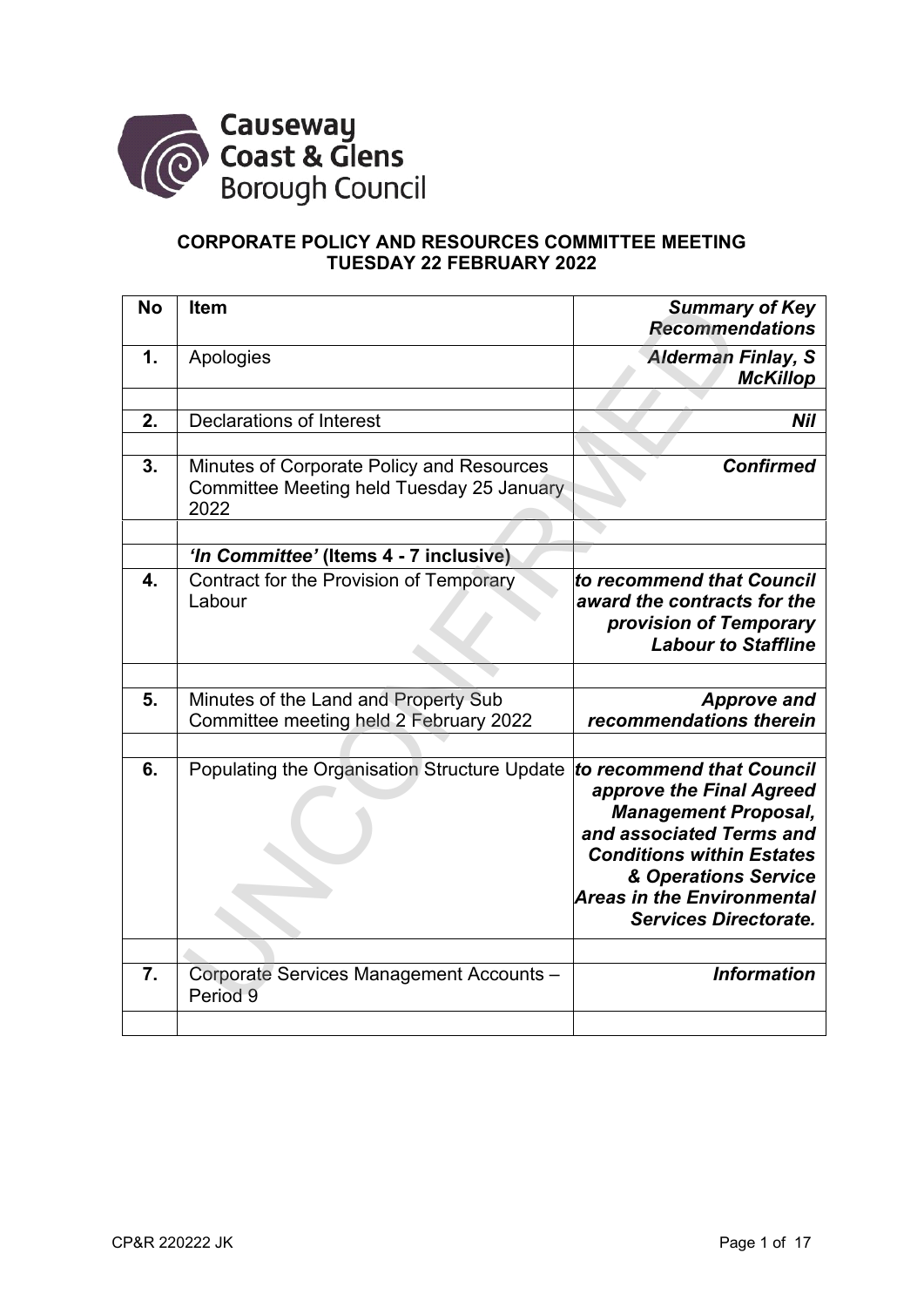| 8.  | <b>Citizen Survey</b>                                                  | to recommend that Council<br>notes the contents of this<br>report, outcomes and next<br>steps, as well as the<br>detailed results in the<br><b>Survey Summary Report</b><br>attached            |
|-----|------------------------------------------------------------------------|-------------------------------------------------------------------------------------------------------------------------------------------------------------------------------------------------|
| 9.  | <b>Gifts and Hospitality Policy</b>                                    | to recommend that<br><b>Council approve the</b><br><b>Draft Gifts and</b><br><b>Hospitality Policy for</b><br><b>Elected Members and</b><br><b>Employees</b>                                    |
| 10. | <b>Women's Working Group Minutes</b>                                   | <b>Approve</b>                                                                                                                                                                                  |
|     |                                                                        |                                                                                                                                                                                                 |
| 11. | <b>Elected Member Development Working Group</b><br>Notes December 2021 | <b>Approve</b>                                                                                                                                                                                  |
|     |                                                                        |                                                                                                                                                                                                 |
| 12. | <b>NAC Request</b>                                                     | to recommend that Council                                                                                                                                                                       |
|     |                                                                        | host the National<br><b>Association of Councillors</b><br><b>Members' meeting on</b><br><b>Wednesday 22nd July</b><br>2022 in The Council<br><b>Chamber, Civic</b><br>Headquarters as outlined. |
|     |                                                                        |                                                                                                                                                                                                 |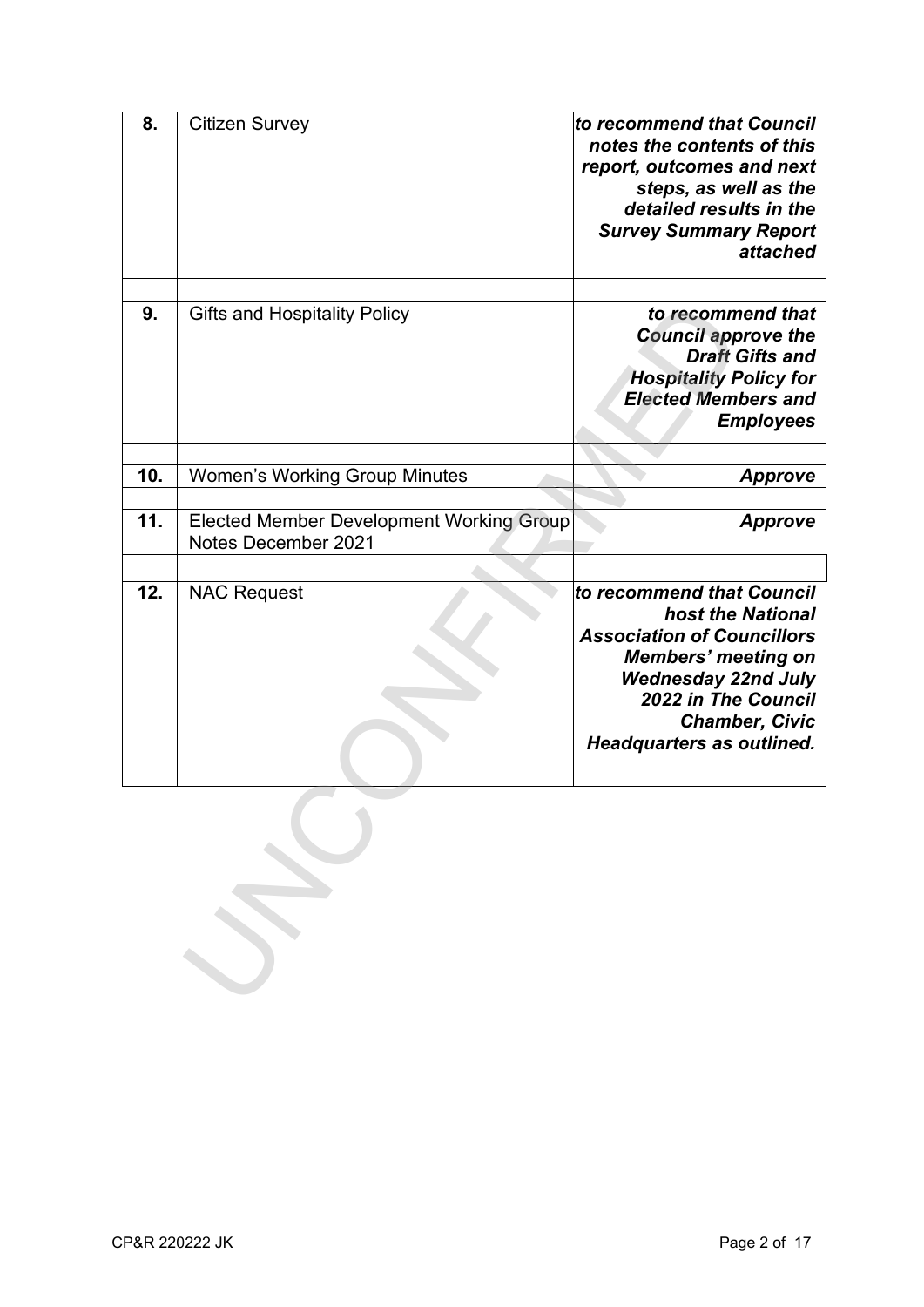| 13. | <b>Twinning Association</b>                  | to recommend that            |
|-----|----------------------------------------------|------------------------------|
|     |                                              | <b>Council approve the</b>   |
|     |                                              | option to:                   |
|     |                                              | Continue "as is" in          |
|     |                                              | line with Council            |
|     |                                              | decision of 22nd May         |
|     |                                              | 2018 ie assist               |
|     |                                              | <b>Twinning</b>              |
|     |                                              | <b>Associations through</b>  |
|     |                                              | the Grant Funding            |
|     |                                              | Process. Arrange a           |
|     |                                              | meeting of the               |
|     |                                              | <b>Twinning Sub-</b>         |
|     |                                              | <b>Committee and invite</b>  |
|     |                                              | representatives from         |
|     |                                              | each Twinning                |
|     |                                              | <b>Association to submit</b> |
|     |                                              | plans (if any going          |
|     |                                              | forward) gauge               |
|     |                                              | current position and         |
|     |                                              | level of engagement          |
|     |                                              | going forward.               |
|     |                                              | <b>Following this</b>        |
|     |                                              | meeting, report to           |
|     |                                              | <b>CPR with further</b>      |
|     |                                              | options for the              |
|     |                                              | operation of Twinning        |
|     |                                              | arrangements for             |
|     |                                              | consideration;               |
|     |                                              | <b>Note the</b>              |
|     |                                              | correspondence               |
|     |                                              | received from                |
|     |                                              | <b>Coleraine Twinning</b>    |
|     |                                              | Association.                 |
|     |                                              |                              |
|     |                                              |                              |
| 14. | Conferences                                  | <b>Information</b>           |
|     |                                              |                              |
| 15. | Correspondence                               | <b>Information</b>           |
| i)  | Industrial Action Ballot Northern Ireland -  |                              |
|     | Unison                                       |                              |
|     |                                              |                              |
| 16. | Consultations                                | <b>Information</b>           |
| i)  | Department of Health The Reform of Adult     |                              |
|     | Social Care - public consultation submission |                              |
|     | date 18 May 2022                             |                              |
| 17. | Matters for reporting to Partnership Panel   | <b>None</b>                  |
|     |                                              |                              |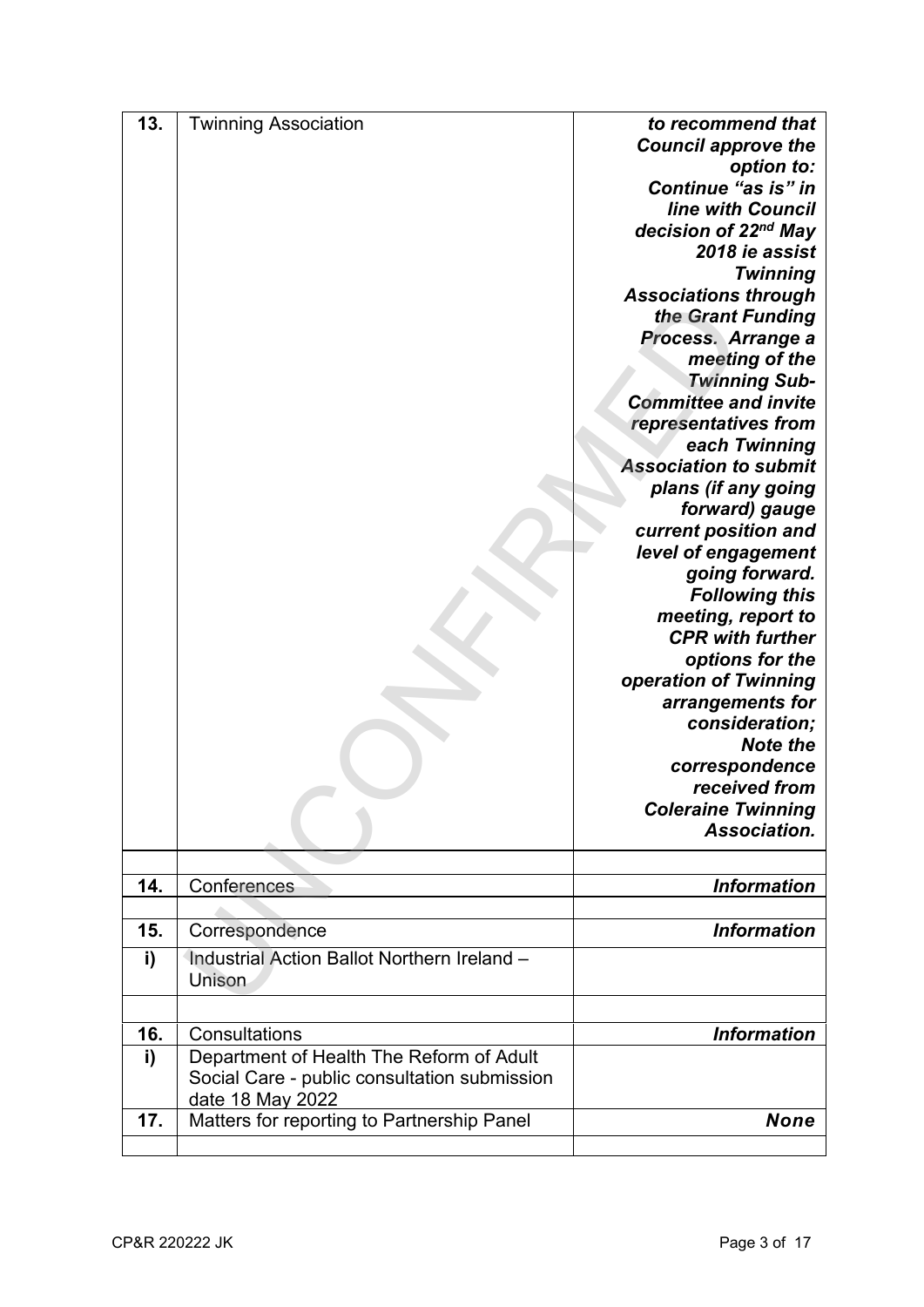| <b>18.</b> Any Other Relevant Business (notified in | <b>None</b> |
|-----------------------------------------------------|-------------|
| accordance with Standing Order 12(o))               |             |

UNCONFIRMED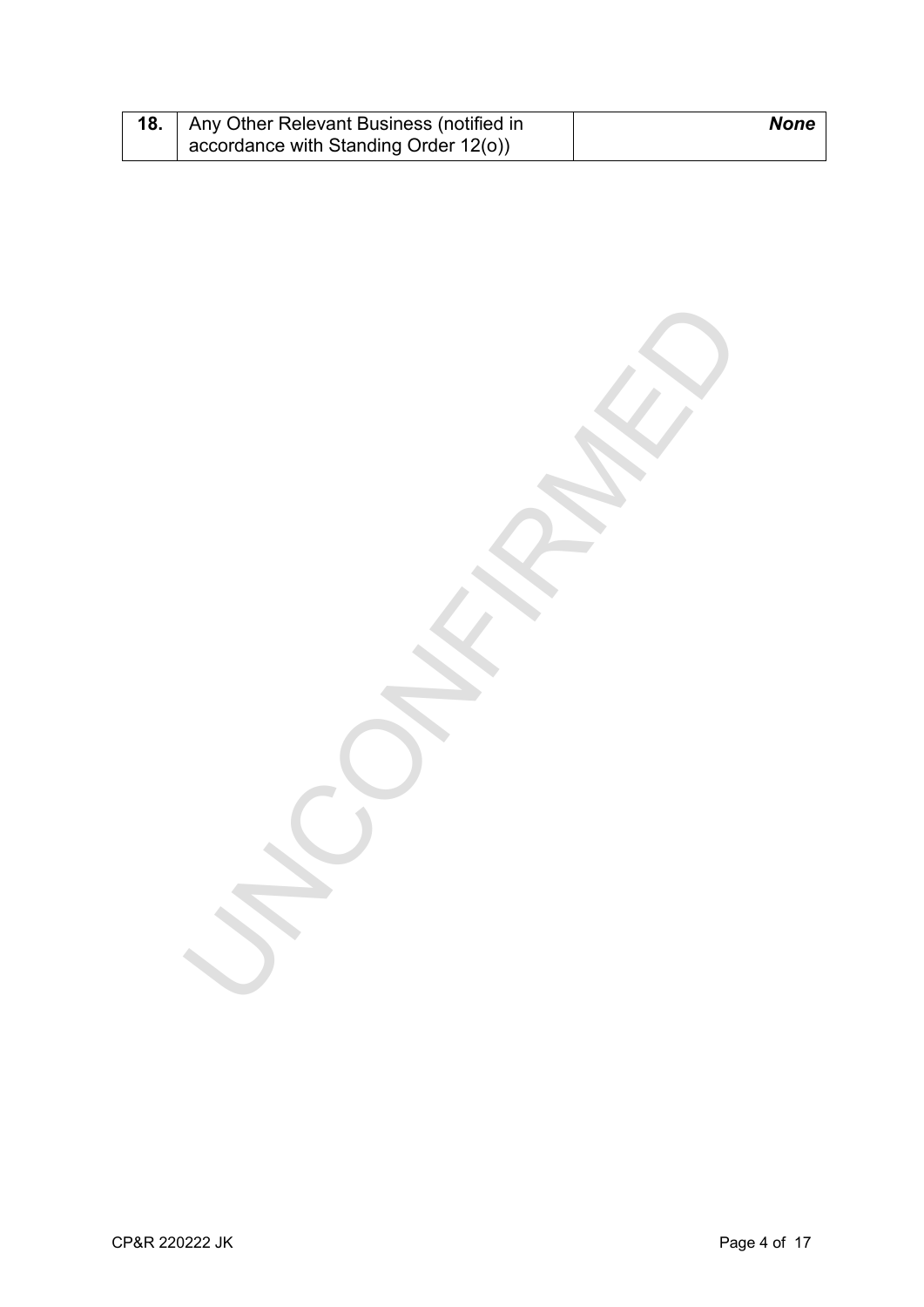## **MINUTES OF THE PROCEEDINGS OF THE MEETING OF THE CORPORATE POLICY & RESOURCES COMMITTEE HELD IN THE COUNCIL CHAMBER, CIVIC HEADQUARTERS, AND VIA VIDEO-CONFERENCE ON TUESDAY 22 FEBRUARY 2022 AT 7.00 PM**

| Councillors Beattie (R); Chivers (R), Dallat O'Driscoll (R),                                               |
|------------------------------------------------------------------------------------------------------------|
| P Donaghy, Democratic and Central Services Manager<br>K Mailey, Head of Organisational Development & Human |
|                                                                                                            |
|                                                                                                            |
|                                                                                                            |
|                                                                                                            |
|                                                                                                            |
| The Director of Corporate Services undertook a roll call of committee members                              |
| The Chair advised Committee of its obligations and protocol whilst the meeting                             |
|                                                                                                            |

# **1. APOLOGIES**

Apologies were recorded for Alderman Finlay and Alderman S McKillop.

## **2. DECLARATIONS OF INTEREST**

There were no declarations of interest.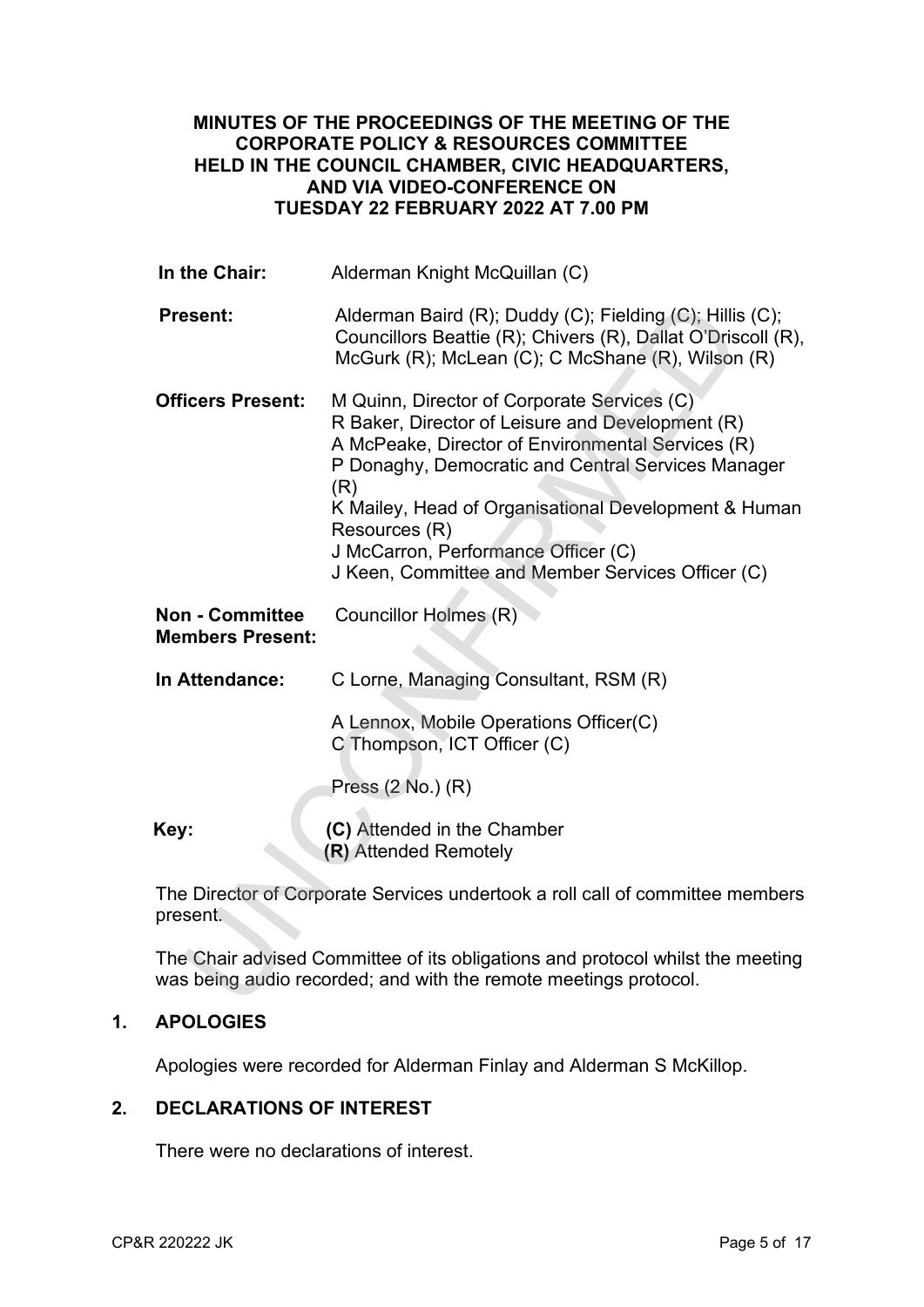## **3. MINUTES OF CORPORATE POLICY AND RESOURCES COMMITTEE MEETING HELD TUESDAY 25 JANUARY 2022**

Summary, previously circulated.

**AGREED** – that the Minutes of the Corporate Policy and Resources Committee meeting held Tuesday 25 January 2022 were confirmed as a correct record.

The Chair advised that Item 17 would be considered at the beginning of the meeting and '*In Committee'* to enable the external consultant to leave the meeting early. Alderman Duddy requested that all *'In Committee'* items are considered together.

**AGREED** – that all *'In Committee'* items are considered together.

## **MOTION TO PROCEED** *'IN COMMITTEE'*

Proposed by Alderman Duddy Seconded by Alderman Fielding and

**AGREED** – to recommend that Council move *'In Committee'.* 

### **\* Members of the Press left the meeting at 19:06**

*The information contained in the following items is restricted in accordance with Part 1 of Schedule 6 of the Local Government Act (Northern Ireland) 2014.* 

## **4. CONTRACT FOR THE PROVISION OF TEMPORARY LABOUR**

Confidential report, previously circulated, presented by the Director of Corporate Services.

#### **Purpose of Report**

The purpose of this report is to provide Members with an update relating to the Tender for the Provision of Temporary Labour from 1st April 2022, which was presented to CPR Committee on Tuesday 23rd November, and additional information provided to Full Council on Tuesday 7 December. eting and '*In Committee'* to enable the external consultant to leave the<br>eting and '*In Committee'* to enable the external consultant to leave the<br>eting and '*In Committee'* to enable the external consultant to leave the<br>

**It is recommended** that Council award the contracts for the provision of Temporary Labour to Staffline.

The Managing Consultant, RSM, provided further detail regarding the tender process.

Proposed by Councillor McLean Seconded by Alderman Fielding and

**AGREED –** to recommend that Council award the contracts for the provision of Temporary Labour to Staffline.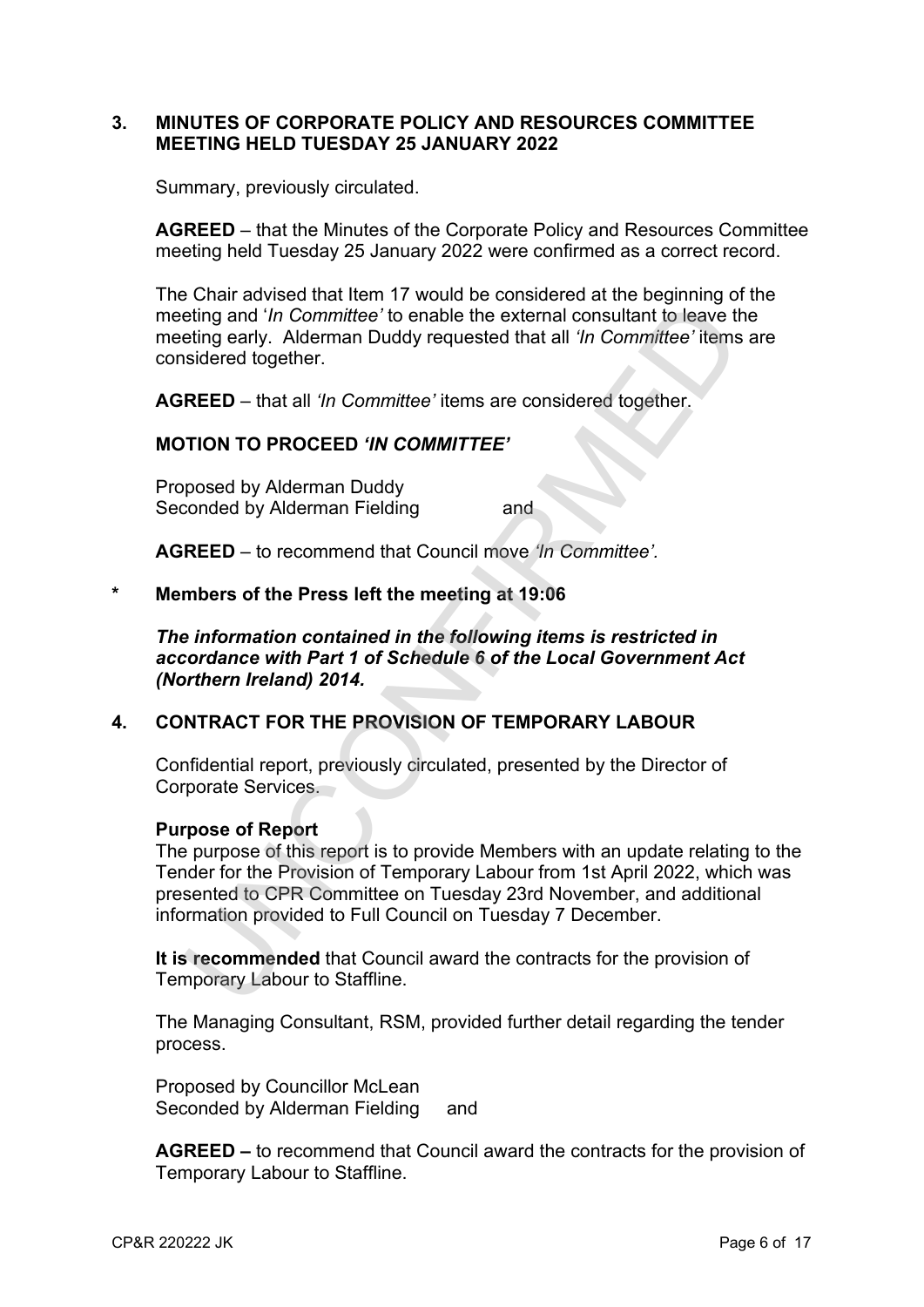## **5. MINUTES OF THE LAND AND PROPERTY SUB COMMITTEE MEETING HELD 2 FEBRUARY 2022**

Minutes previously circulated.

**AGREED –** to recommend that Council approve the Minutes of the Land and Property Sub-Committee meeting held Wednesday 2 February 2022 and recommendations therein.

# **6. POPULATING THE ORGANISATION STRUCTURE UPDATE**

Report, previously circulated, presented by the Director of Corporate Services.

### **Purpose of Report**

Following on from the Agency Workers and Vacancy Control, Populating the Organisation Structure update report presented to October Committee, the purpose of this report is to provide Members with a Progress report on populating the Organisation Structure from the Directors of Leisure and Development and Environmental Services, and associated timeline of the work completed since December 2020 to date regarding the harmonisation of terms and conditions. **PULATING THE ORGANISATION STRUCTURE UPDATE**<br>
Doort, previously circulated, presented by the Director of Corporate Se<br>
prose of Report<br>
Howing on from the Agency Workers and Vacancy Control, Populatin<br>
graphisation Structu

**It is recommended** that the Final Agreed Management Proposal, and associated Terms and Conditions within Estates & Operations Service Areas in the Environmental Services Directorate is approved.

In response to questions the Director of Environmental Services confirmed the progress to date and provided a projected timeline for completion of the assimilation of jobs and to fill vacancies.

In response to questions the Director of Leisure and Development confirmed the progress to date regarding the assimilation of jobs and provided details of the next steps.

Proposed by Alderman Duddy Seconded by Councillor McLean and

**AGREED –** to recommend that Council approve the Final Agreed Management Proposal, and associated Terms and Conditions within Estates & Operations Service Areas in the Environmental Services Directorate.

## **\* Councillor Dallat O'Driscoll joined the meeting remotely at 7:22pm**

## **7. CORPORATE SERVICES MANAGEMENT ACCOUNTS – PERIOD 9**

Confidential report, previously circulated, present by the Director of Corporate Services.

The purpose of this report to provide Members with information on the current financial position of Corporate Services Directorate at the end of Period 9.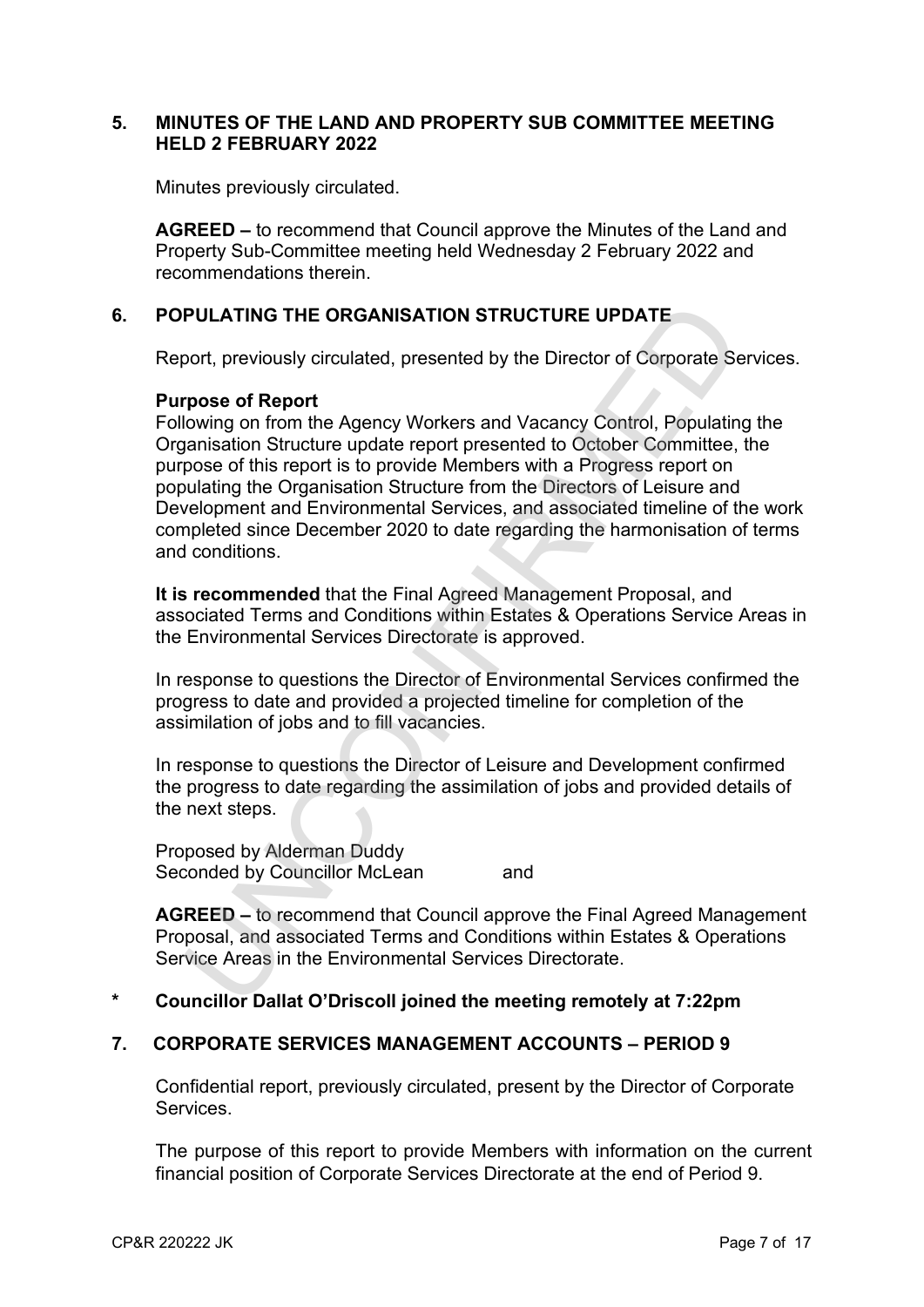**It is recommended** that Council note the information presented.

## **MOTION TO PROCEED** *'IN PUBLIC'*

Proposed by Alderman Duddy Seconded by Alderman Hillis and

**AGREED** – to recommend that Council move *'In Public'.* 

### **\* Members of the Press were readmitted to the meeting at 19:27**

#### **8. CITIZEN SURVEY**

Report, previously circulated, presented by the Director of Corporate Services.

#### **Purpose of Report**

The purpose of this report is to update Members on the outcomes and planned next steps following the Council's first ever Citizens Survey

#### **Background**

In June 2021, through the 2021/22 Performance Improvement Plan, Council began to work on an Improvement Objective to increase our levels of engagement with citizens. Primarily amongst this was the development, rollout, and completion of CCG's first Citizen's Survey. mbers of the Press were readmitted to the meeting at 19:27<br>
TZEN SURVEY<br>
TZEN SURVEY<br>
Doort, previously circulated, presented by the Director of Corporate Se<br>
pose of Report<br>
propose of Report<br>
Express of this report is to

We set an ambitious target of 2,000 responses as well as committing to report back to Council with results and outcomes before the end of March 2022.

#### **Citizens Survey**

The Citizen's Survey was opened on 24<sup>th</sup> November 2021 and then closed on 7<sup>th</sup> January 2022.

An invitation leaflet to take part was delivered to every domestic address in the Borough. A promotional video was developed and issued through Council's social media channels and local press and media were also utilised.

As this was Council's first ever Citizen's Survey, the decision was taken to focus on the key visible areas of refuse collection, street cleansing, parks and open spaces, sport and leisure, births deaths and marriages, and community facilities.

#### **Outcomes and Headline Results**

Council have received 2,268 responses in total, with an excellent completion rate of 82%. For a population the size of Causeway Coast and Glens, this is a statistically significant number, which means that we can have a high degree of confidence (95%) that the views expressed will be in line with those of the population as a whole.

A Survey Summary Report is attached at Annex 1 (circulated) to this report.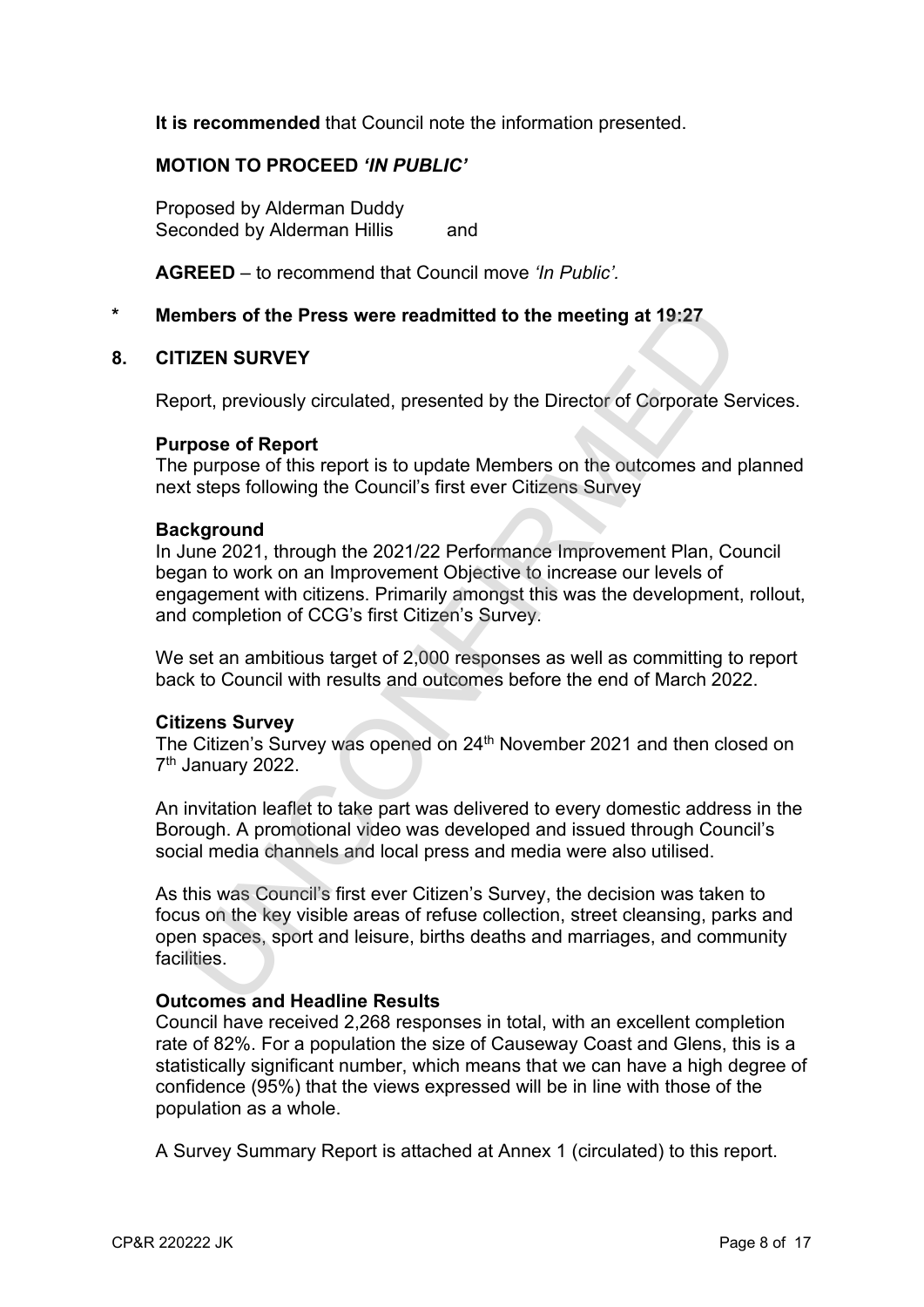Citizens were asked to rate Council's overall performance with a maximum score of 5 Stars. Council achieved an overall score of 3.2 which demonstrates that Council is viewed in a positive light. Indeed, over 40% of respondents returned a satisfaction rate of 4 Stars or above.

Refuse Collection was perceived as the most important service for citizens. It was also the Service area that scored most highly on questions around performance.

Some early areas for improvement identified are around the perceived lack of services for young people and the low levels of engagement between Council and young people.

870 respondents took the opportunity to provide further comments on any aspects of the Councils performance. This has provided an additional wealth of information and valuable qualitative data. The areas mentioned the most in the additional comments were Council facilities, recycling, litter, car parking and swimming.

#### **Next Steps**

Members will be provided with a detailed breakdown of the results of the survey.

Council Services will also be provided with a detailed breakdown of the results of the survey. Services will be asked to analyse the results and identify potential areas for improvement that could be developed through Service Business Plans and/or the Council's Performance Improvement Plan.

We will publish the findings of our Citizens Survey on the Council's website and social media channels.

**It is recommended** that the Corporate Policy and Resources Committee notes the contents of this report, outcomes and next steps, as well as the detailed results in the Survey Summary Report attached.

Committee Members welcomed the survey and findings presented in the report. During debate consideration was given to using the information as a benchmark going forward, how the Council can improve on delivering services and the importance of Elected Members presenting positive image of the Council. The high population of older people in the Glens DEA was highlighted and consideration given to how they can be communicated with particularly if they do not have access to the internet. me early areas for improvement identified are around the perceived lives for young people and the low levels of engagement between C<br>V young people.<br>
1 young people.<br>
1 young people.<br>
1 young people.<br>
1 young people.<br>
1 re

The low numbers of people who responded from Moyle and Glens DEA, including young people, was noted by Councillor C McShane.

In response to questions the Performance Officer advised when the Council intended to complete a Citizen Survey again, how the Council intended to promote the positive results of the survey and confirmed costs associated with the advertising of the Citizens Survey. The Performance Officer referred to the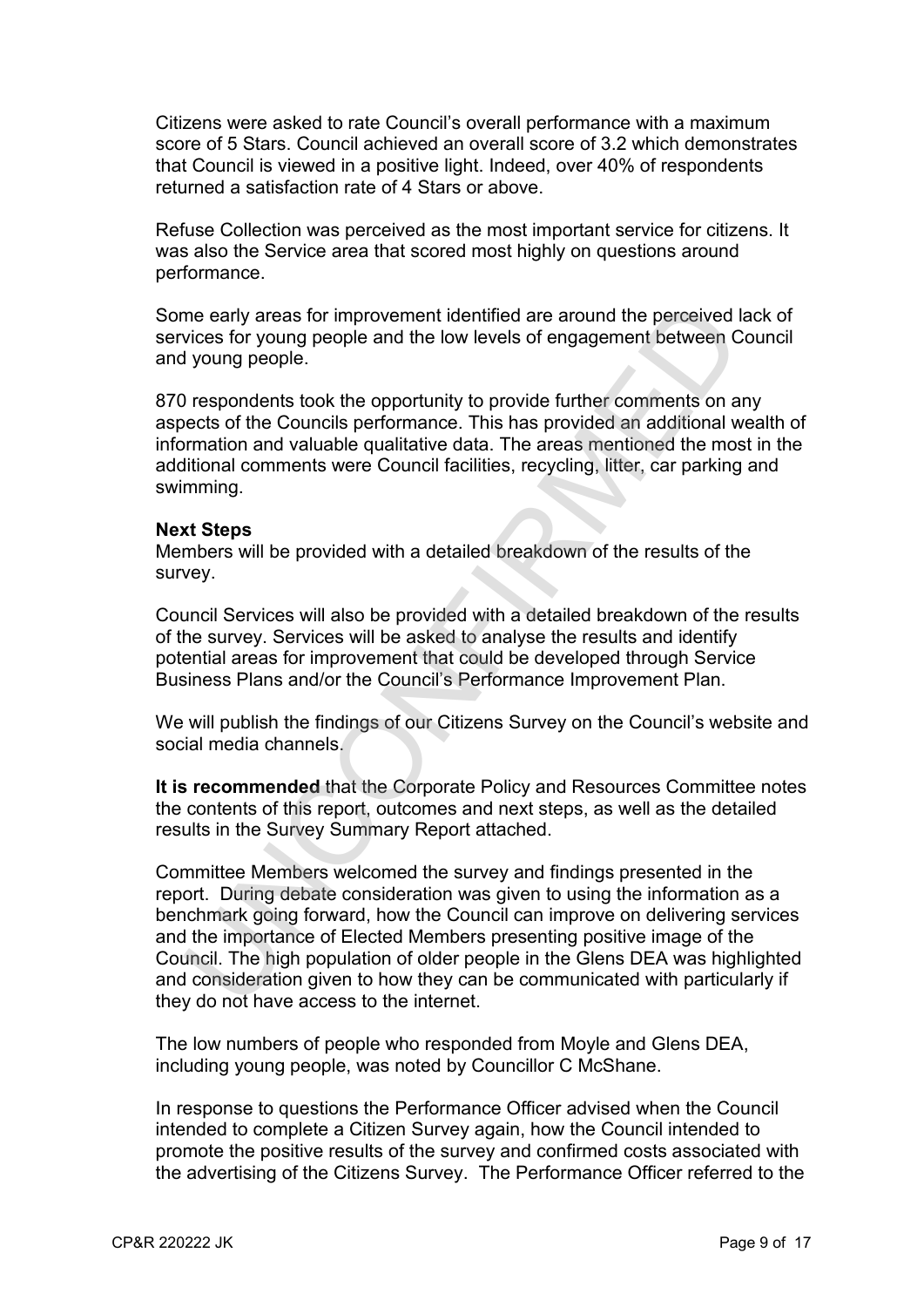report to confirm how residents were contacted and the number of people in the older age groups who responded.

Proposed by Councillor McShane Seconded by Alderman Baird and

**AGREED –** to recommend that Council notes the contents of this report, outcomes and next steps, as well as the detailed results in the Survey Summary Report attached.

## **9. GIFTS AND HOSPITALITY POLICY**

Report, previously circulated, presented by the Director of Corporate Services.

#### **Purpose of Report**

To present a Gifts and Hospitality Policy for Elected Members and Officers for approval.

### **Background**

### **Draft Gifts and Hospitality Policy**

In 2017-2018 the audit of Corporate Governance recommended: Priority Rating 3, that *a Gifts and Hospitality Policy should be put in place or a monetary limit for accepting gifts or hospitality should be defined and communicated to all staff and elected members.* TRIS AND HOSPITALITY POLICY<br>
TRIS AND HOSPITALITY POLICY<br>
prose of Report<br>
present a Gifts and Hospitality Policy for Elected Members and Offic<br>
prose of Report<br>
resent a Gifts and Hospitality Policy<br>
of Elected Members an

#### **Consultation**

The draft Gifts and Hospitality Policy was presented to Members at the Corporate Policy and Resources Committee Meeting in November 2021 for consideration and consultation. Comments were requested by 31st December 2021. No comments were received.

The draft Policy has been considered by the Senior Leadership Team, and the Trade Unions through the Action Group and Joint Consultative and Negotiating Committee (JCNC) and no amendments to the draft presented were made.

The policy has been equality screened and no significant detrimental impacts were noted.

**It is recommended** that the Draft Gifts and Hospitality Policy for Elected Members and Employees is approved

Proposed by Alderman Duddy Seconded by Councillor McLean and

**AGREED –** to recommend that Council approve the Draft Gifts and Hospitality Policy for Elected Members and Employees

## **10. WOMEN'S WORKING GROUP MINUTES**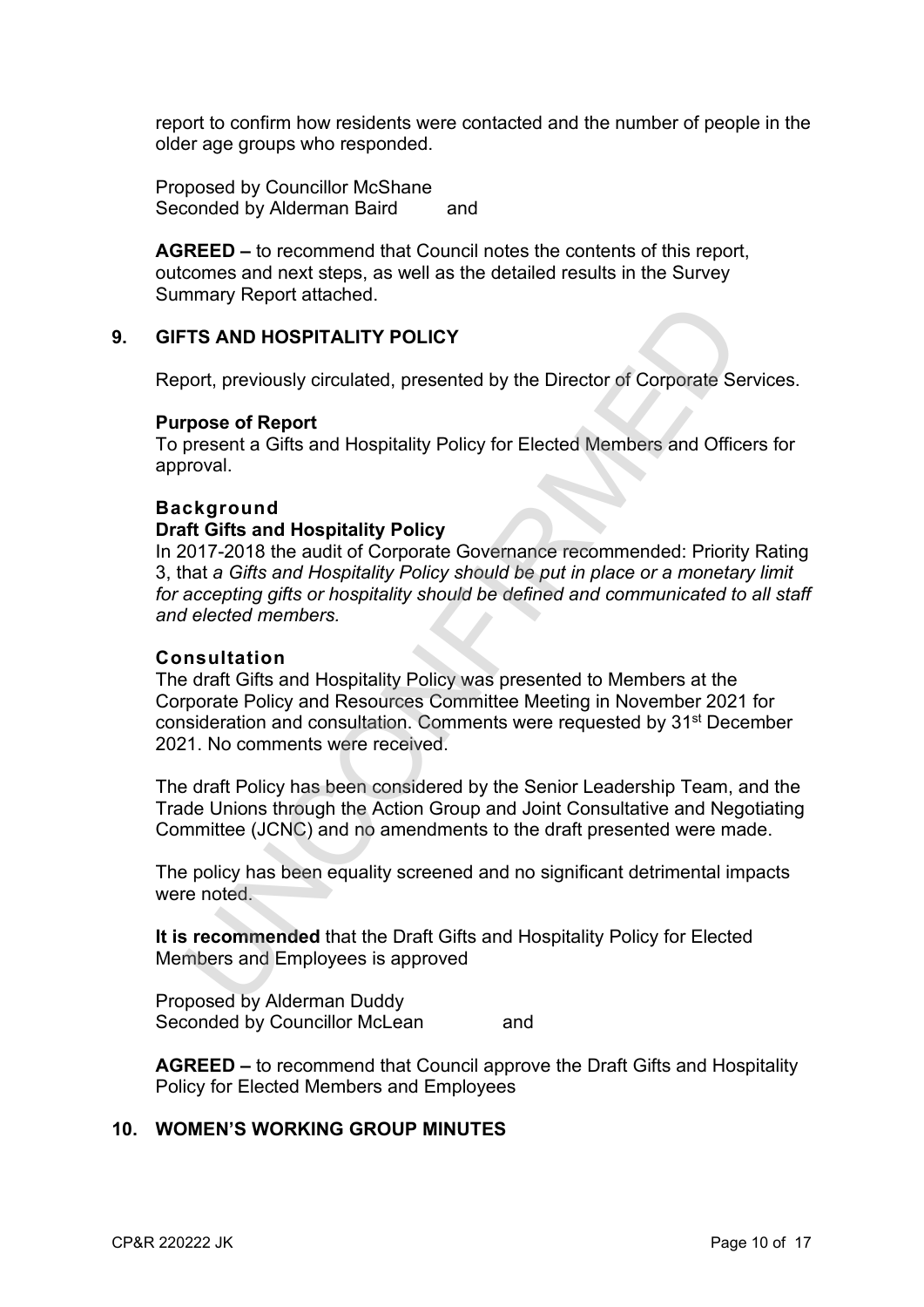The Director of Corporate Services referred Committee Members to the note of the Woman's Working Group held on Monday 21 February 2022 via MS Teams.

Councillor C McShane reflected on the motivation and drive behind this Working Group and acknowledged the support received from a male Councillor at this meeting.

**AGREED –** to recommend that Council approve the note of the Woman's Working Group and actions therein.

## **11. ELECTED MEMBER DEVELOPMENT WORKING GROUP NOTES DECEMBER 2021**

The Director of Corporate Services referred Committee Members to the notes of the Elected Member Development Working Group held on Wednesday 15 December 2021.

Proposed by Alderman Fielding Seconded by Councillor Chivers and

**AGREED –** to recommend that Council approve the notes of the Elected Member Working Group and actions therein.

### **12. NAC REQUEST**

Report previously circulated, presented by the Director of Corporate Services.

#### **Purpose of Report**

The Purpose of the report is to present a request from the National Association of Councillors (NAC) to host their meeting on Wednesday 20 July 2022 in a Council facility.

#### **Background**

Correspondence has been received Councillor Joe Boyle Secretary (NAC), advising of the planned dates for the 2022 National Association of Councillors (NAC) NI Members Meetings. The meetings take place bi-monthly and traditionally the location was rotated around each council region but due to Covid-19 this pattern was disturbed over the past two years. The Tector of Comparison of the pair of the pair of the pair of the pair of the pair of the effects of original entired on the effects of Cero of Corporate Services referred Committee Members to the Elected Member Developm

NAC have stated they understand that some Councils are not currently hosting meetings for outside bodies such as the NAC and that future additional restrictions could also affect a Council's ability to host meetings and will liaise with each Council in advance to determine if this is the case and can then arrange meetings at hospitality venues within that Council area as an alternative.

Prior to Covid-19 guidelines, host Council's on a rotational basis, would have provided refreshments on arrival with a light buffet style lunch for the NAC meeting attendees. Whilst the NAC would appreciate if this could continue, they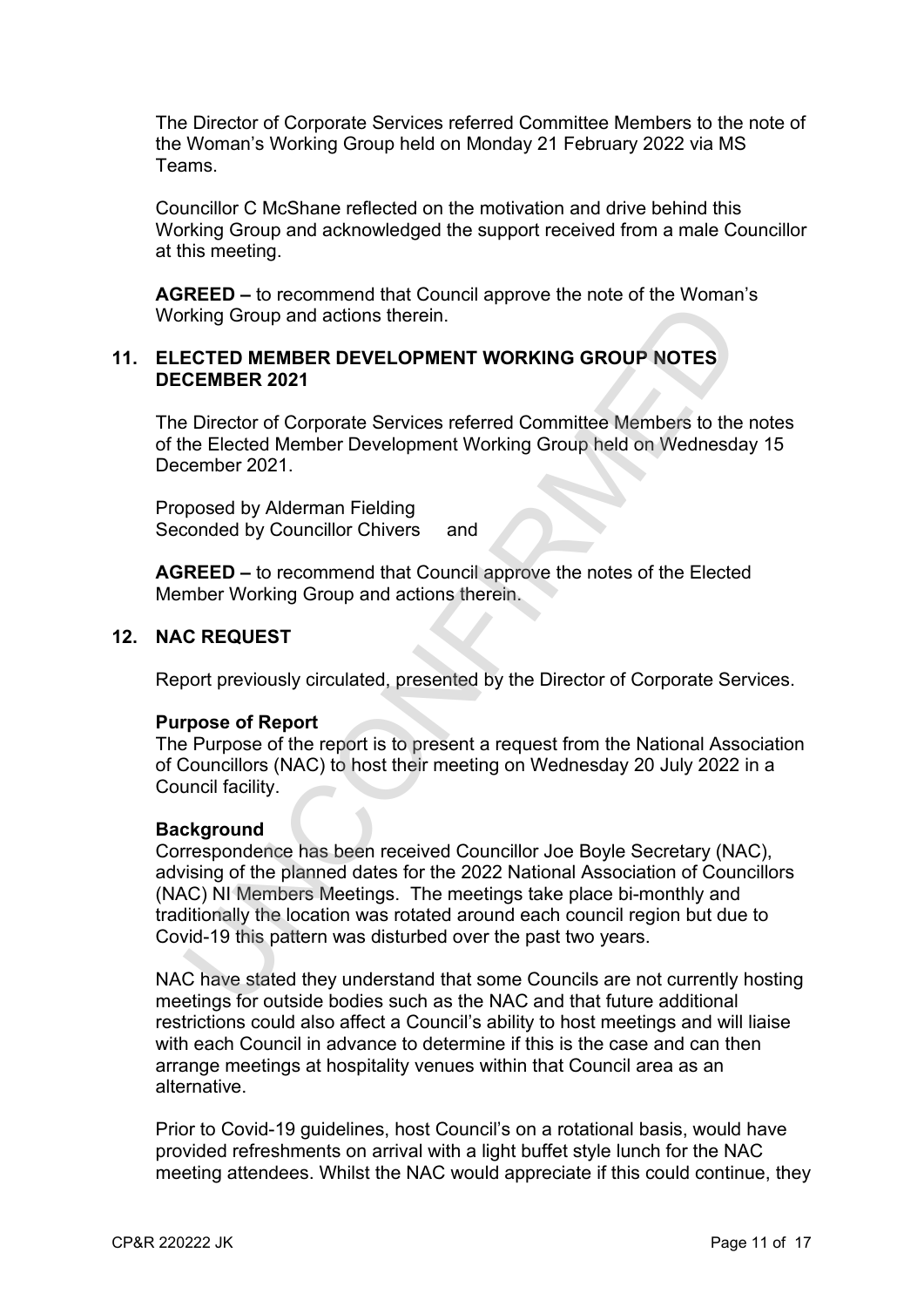are equally mindful that this may not be the case at this point in time. The NAC Executive therefore look forward to Council's response concerning this request.

## **NAC requirements**

NAC require the undernoted arrangements in place for their meeting to be held in Causeway Coast and Glens area on Wednesday 22<sup>nd</sup> July 2022:

- Meeting room for up to 35 in-person attendees with disabled access and available from 9.30am for set-up;
- Capability for audio/visual set-up to enable remote access for virtual attendees by the NAC's Zoom Account;
- Refreshments of tea/coffee/scones available for Attendees arriving from 10am;
- Buffet lunch with selection of hot items and sandwiches with tea/coffee following the meeting to be available between 12.30 and 12.45pm;
- On-site car parking.

#### **Cost to host NAC**

Whether Council are minded to approve the request or otherwise, due to the request for a hybrid meeting set-up, Officers would recommend Council consider the use of The Council Chamber for this meeting.

Civic Facilities have advised there is no room charge for the use of The Council Chamber and supply of tea/coffee. IT staffing assistance will be required for the meeting setup from 9.00am-1.00pm and one Democratic Services staff member in attendance to oversee arrangements. Two quotations have been sought for scones and buffet style lunch, one quotation has been submitted at a cost of approximately £237 + VAT for 35 people. Capability for audio/visual set-up to enable remote access for virtuate<br>Capability for audio/visual set-up to enable remote access for virtuate<br>redeces by the NAC's Zoom Account;<br>Porfereshments of tea/coffee/scones availa

**It is recommended** that the Corporate Policy & Resources Committee consider the request for Council to host the National Association of Councillors Members' meeting on Wednesday 22<sup>nd</sup> July 2022 in The Council Chamber, Civic Headquarters as outlined.

**AGREED –** to recommend that Council host the National Association of Councillors Members' meeting on Wednesday 22nd July 2022 in The Council Chamber, Civic Headquarters as outlined.

## **13. TWINNING ASSOCIATION**

Report previously circulated, presented by the Director of Corporate Services.

#### **Introduction**

CCGBC established a Twinning Sub-Committee (CPR), which met on 15th August 2017, 23<sup>rd</sup> November 2017 and 9<sup>th</sup> May 2018.

Representations were received from each of the legacy committees during this time.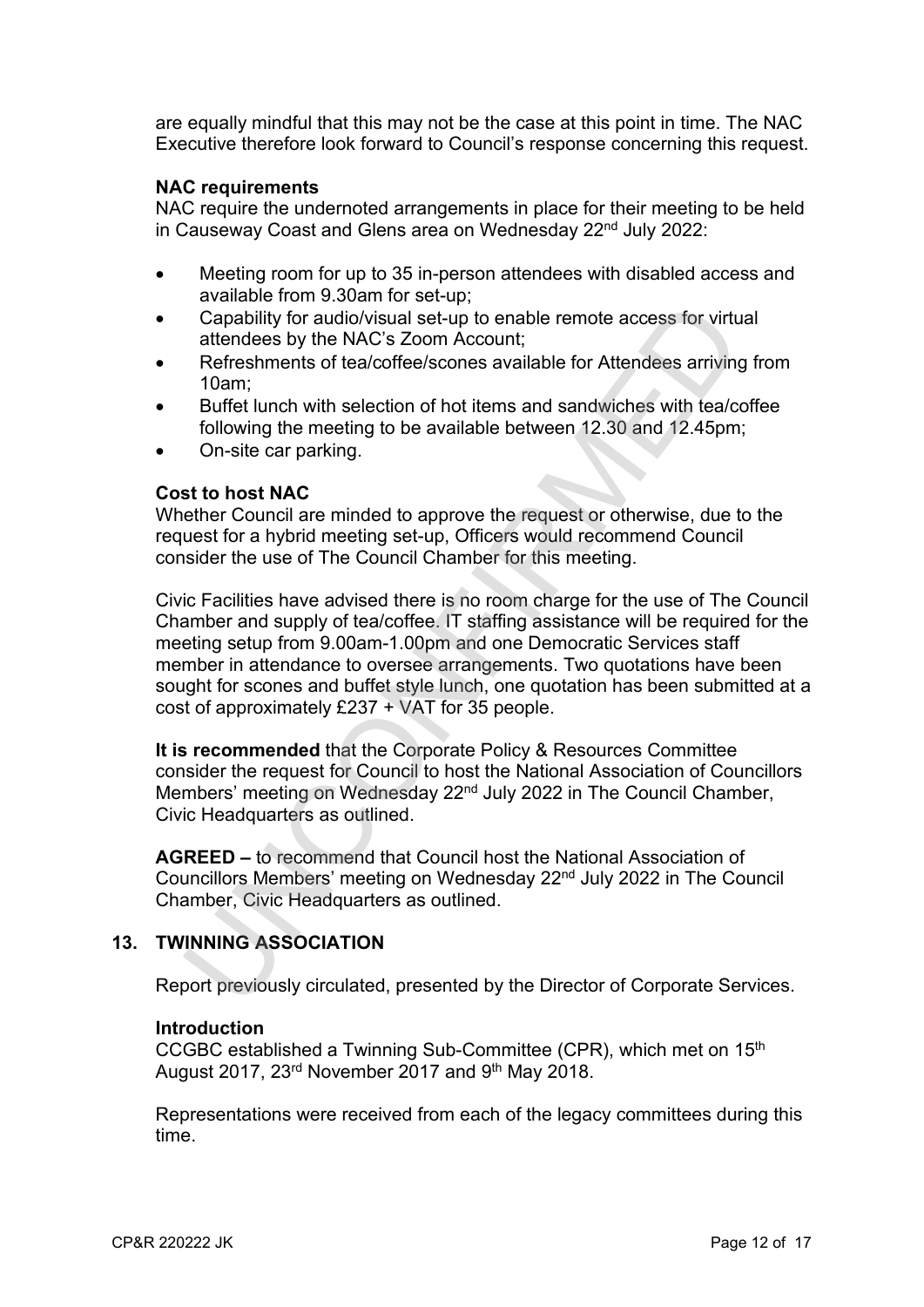Council agreed (22nd May 2018) that the budget be increased to £20k, with each of the 4 Twinning Groups being granted up to £5K per year, following an assessment process and that each of the groups present to the Sub-Committee on work being carried out.

"*That Option 3 in relation to funding is agreed; specifically that Council continues to provide funding to the 4 legacy Twinning Associations with the funding to be administered through Council's Funding Unit on a project by project basis, in accordance with set criteria as outlined in the draft report. A maximum grant to any one Twinning Association in a financial year up to £5,000 and where possible, the Council will seek to secure external funding to support the twinning programme, either directly, or by assisting local organisations to apply for funding as part of their project, in liaison with the Council's external funding officer".*  if the port. A maximum grant to any one Twinning Association in a<br>
incit freport. A maximum grant to any one Twinning Association in a<br>
incit freport. A maximum grant to any one Twinning Association in a<br>
incit if the Coun

Subsequently during estimates process (2019/20) the funding total for twinning grants was reduced to £10,000, based on actual payments.

### **Payments Made Since 2015**

The table circulated in the report provided details of payments made to each Twinning Association since 2015. No payments were awarded since year-end 2020 as a result of COVID.

Following the Council decision on 22nd May 2018, Twinning Association funding was administered through the Council's grant funding programme. The grant programme was put in place for 2019/2020.

#### **Recent correspondence and current position**

Correspondence was received from the Coleraine Twinning Association (CTA) (Appendix 1) (circulated)

Coleraine Twinning Association did not apply for a grant in 2020/21 or 2021/22. In February 2019 the application was rejected, due to lack of detail. Grant Funding Unit reopened the grant and Coleraine Twinning Association reapplied in May 2019 –they scored 40% which below the 65% threshold.

Grant Funding Unit re-opened the programme a third time, met with Coleraine Twinning Association to help with the application but they refused to submit an application.

In order to accommodate the Twinning Associations Grant Funding Unit keep this grant programme open all year round.

#### **Options for consideration**

Continue "as is" in line with Council decision of 22nd May 2018 ie assist Twinning Associations through the Grant Funding Process. Arrange a meeting of the Twinning Sub-Committee and invite representatives from each Twinning Association to submit plans (if any going forward) gauge current position and level of engagement going forward. Following this meeting, report to CPR with further options for the operation of Twinning arrangements for consideration.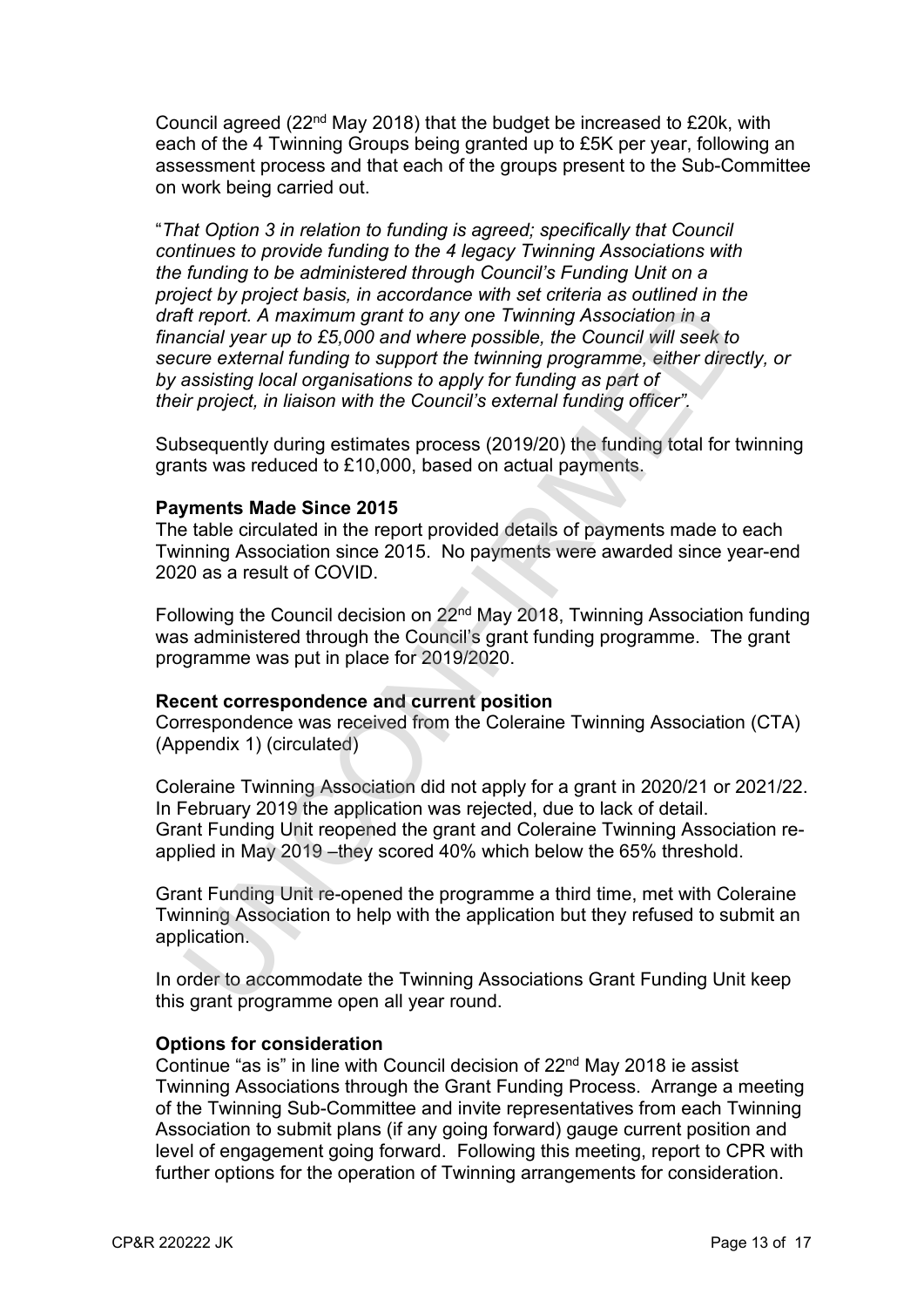**It is recommended** that the Corporate Policy & Resources Committee approve the option to

Continue "as is" in line with Council decision of 22nd May 2018 i.e. assist Twinning Associations through the Grant Funding Process. Arrange a meeting of the Twinning Sub-Committee and invite representatives from each Twinning Association to submit plans (if any going forward) gauge current position and level of engagement going forward. Following this meeting, report to CPR with further options for the operation of Twinning arrangements for consideration.

And

Notes the correspondence received from Coleraine Twinning Association.

Alderman Duddy stated that engagement with the Council of La Roche – sur-Yon should occur as soon as possible drawing attention the date of the letter received from Coleraine Twinning Association and that engagement with the remaining three Twinning Associations should continue. Alderman Duddy considered that the fund for the Twinning Associations should not be reduced, rather it remains at the current amount. Alderman Duddy further commented that anyone applying for funding from Council must go through the application process. There of the operation of Twinning arrangements for consideration<br>ther options for the operation of Twinning arrangements for consideration<br>of the correspondence received from Coleraine Twinning Association<br>terman Duddy st

The Director of Corporate Services confirmed the situation with Coleraine Twinning Association and stated that this is an opportune time to re-engage with the remaining Twinning Associations. The understanding and agreement of the Coleraine Twinning Charter is something that needs to be considered in the Twinning Sub Committee.

Committee Members reflected on the work of the Twinning Associations and considered it important to continue providing support.

## **\* Alderman Duddy left the meeting at 8:18pm**

Concerns were raised regarding the wording of the recommendation. The Democratic and Central Services Manager confirmed the intent of the recommendation is for Council to understand what position the Twinning Associations are in and provide a supportive role.

Proposed by Alderman Duddy Seconded by Alderman Hillis and

**AGREED –** to recommend that Council approve the option to

Continue "as is" in line with Council decision of 22nd May 2018 i.e. assist Twinning Associations through the Grant Funding Process. Arrange a meeting of the Twinning Sub-Committee and invite representatives from each Twinning Association to submit plans (if any going forward) gauge current position and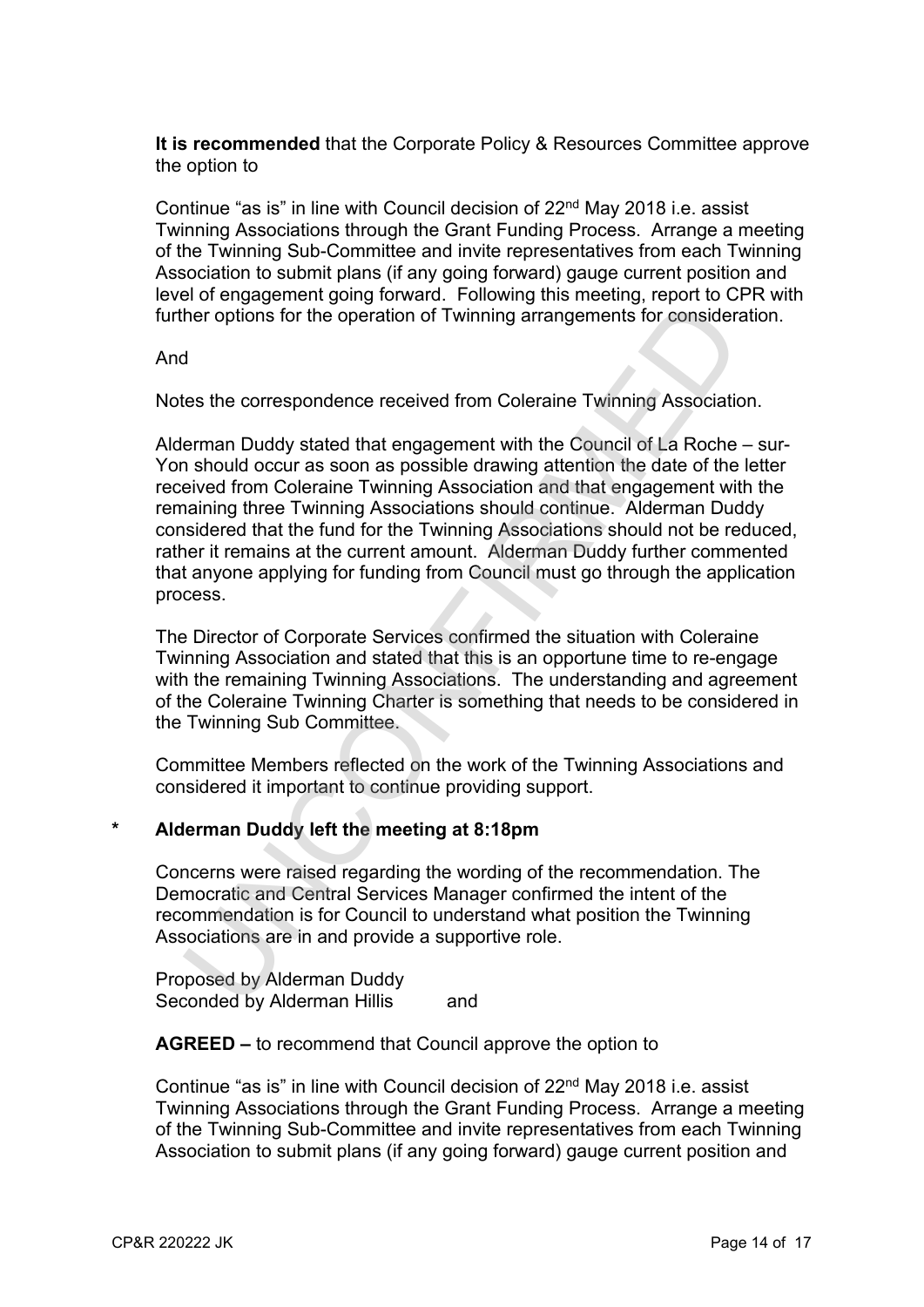level of engagement going forward. Following this meeting, report to CPR with further options for the operation of Twinning arrangements for consideration.

And

Note the correspondence received from Coleraine Twinning Association.

### **14. CONFERENCES**

Report, previously circulated, presented by the Director of Corporate Services.

The purpose of the report is to inform Elected Members of conferences and courses they may wish to attend.

The following are listed:

i) Dundalk & Newry Chambers' Post-Brexit Cross-Border Conference (Invite attached)

Virtual Conference, Zoom Wednesday 9 March 2022, 9am – 1pm Delegate Fee: Free

**It is recommended** that Corporate Policy & Resources Committee approve the Conferences/Courses listed.

#### **15. CORRESPONDENCE**

Report, previously circulated, presented by the Director of Corporate Services.

The purpose of the report is to present correspondence for Members' consideration.

The following are listed:

#### **i)** Correspondence from Civica Election Services, Unison (extract below)

#### **INDUSTRIAL ACTION BALLOT NORTHERN IRELAND – UNISON**

The trade dispute concerns the rates of pay for 2021/22 for all workers whose pay is based upon pay awards made by the National Joint Council for Local Government Services or the Joint Negotiating Committee for Youth and Community Workers. bort, previously circulated, presented by the Director of Corporate Se<br>
purpose of the report is to inform Elected Members of conferences<br>
stress they may wish to attend.<br>
following are listed:<br>
ridak & Newry Chambers' Pos

Our independent scrutineers' report of voting, as required in accordance with the Trade Union and Labour Relations NI Order 1995, for the above ballot which closed at 10am on Thursday, 10 February 2022 is as follows:-

Number of votes cast in the ballot 715

Question: Are you prepared to take part in strike action?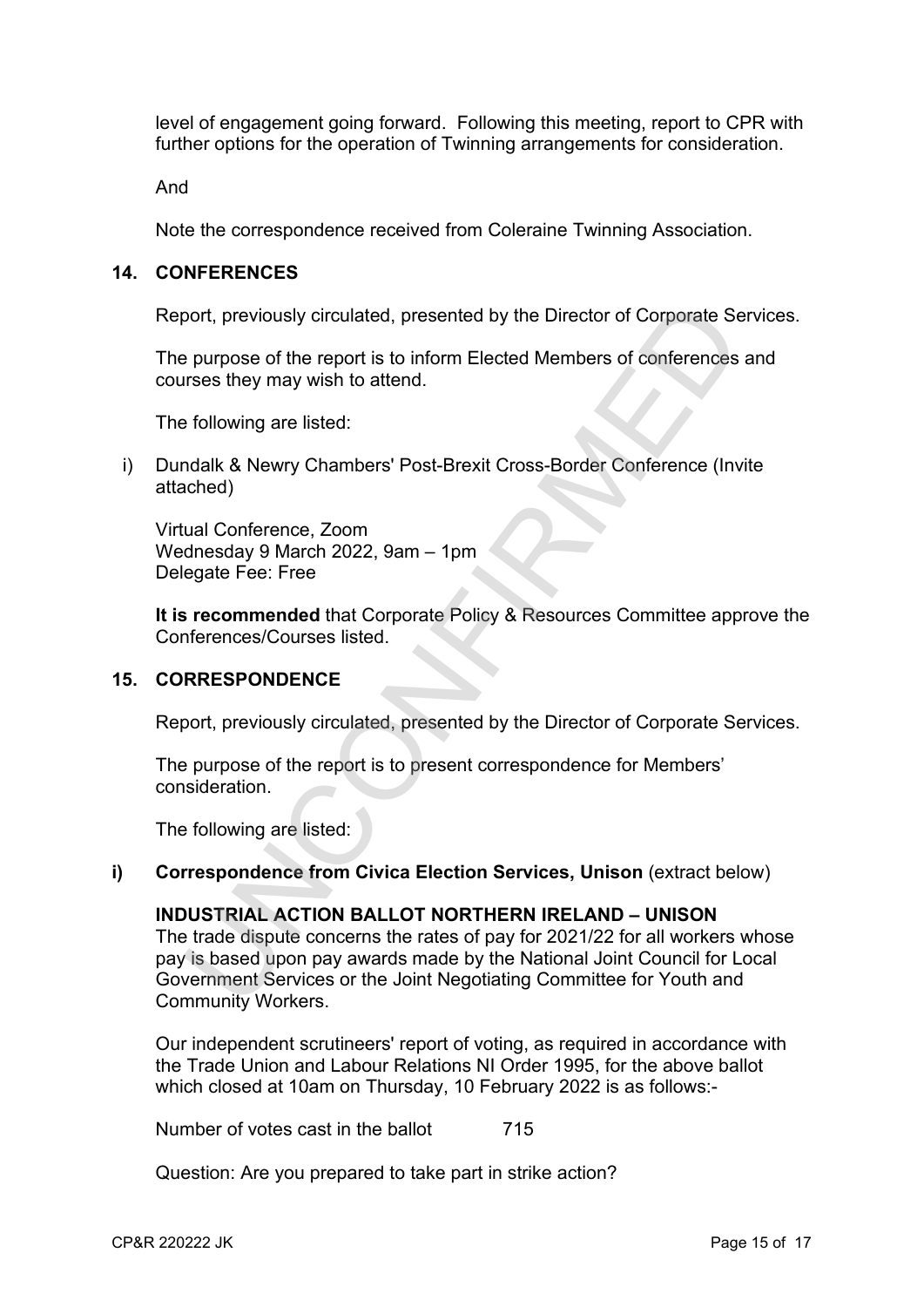Number of spoilt or otherwise invalid voting papers returned 1

| <b>Result of Voting</b> | Yes 613 85.9% |
|-------------------------|---------------|
|                         | No 101 14.1%  |

We are satisfied:

- a) that there are no reasonable grounds for believing that there was any contravention of a requirement imposed by or under any enactment in relation to the ballot
- b) that the arrangements made with respect to the production, storage, distribution, return or other handling of the voting papers used in the ballot, and the arrangements for the counting of the votes, included all such security arrangements as were reasonably practicable for the purpose of minimizing the risk that any unfairness or malpractice might occur, relation to the ballot<br>that the arrangements made with respect to the production, storage<br>distribution, return or other handling of the voting papers used in the<br>sulot, and the arrangements for the counting of the votes, i
- c) that we have been able to carry out the functions conferred on us under section 226B(1) without any interference from the trade union or any of its members, officials or employees.

**It is recommended** that Council consider the correspondence.

### **16. CONSULTATIONS**

Report, previously circulated, presented by the Director of Corporate Services.

## **i) Department of Health The Reform of Adult Social Care - public consultation submission date 18 May 2022**

#### **Summary**

The Department for Health has launched its public consultation on the Reform of Adult Social Care. The consultation is live and will be open for 16 weeks from 26 January 2022 – 18 May 2022.

Please take this opportunity to have your say: www.HaveyoursayNI.co.uk

**AGREED** – to recommend that Council note the Correspondence Schedule

## **17. MATTERS FOR REPORTING TO THE PARTNERSHIP PANEL**

There were no matters to report to the Partnership Panel.

# **18. ANY OTHER RELEVANT BUSINESS (NOTIFIED IN ACCORDANCE WITH STANDING ORDER 12(O))**

There were no Items of Any Other Relevant Business notified.